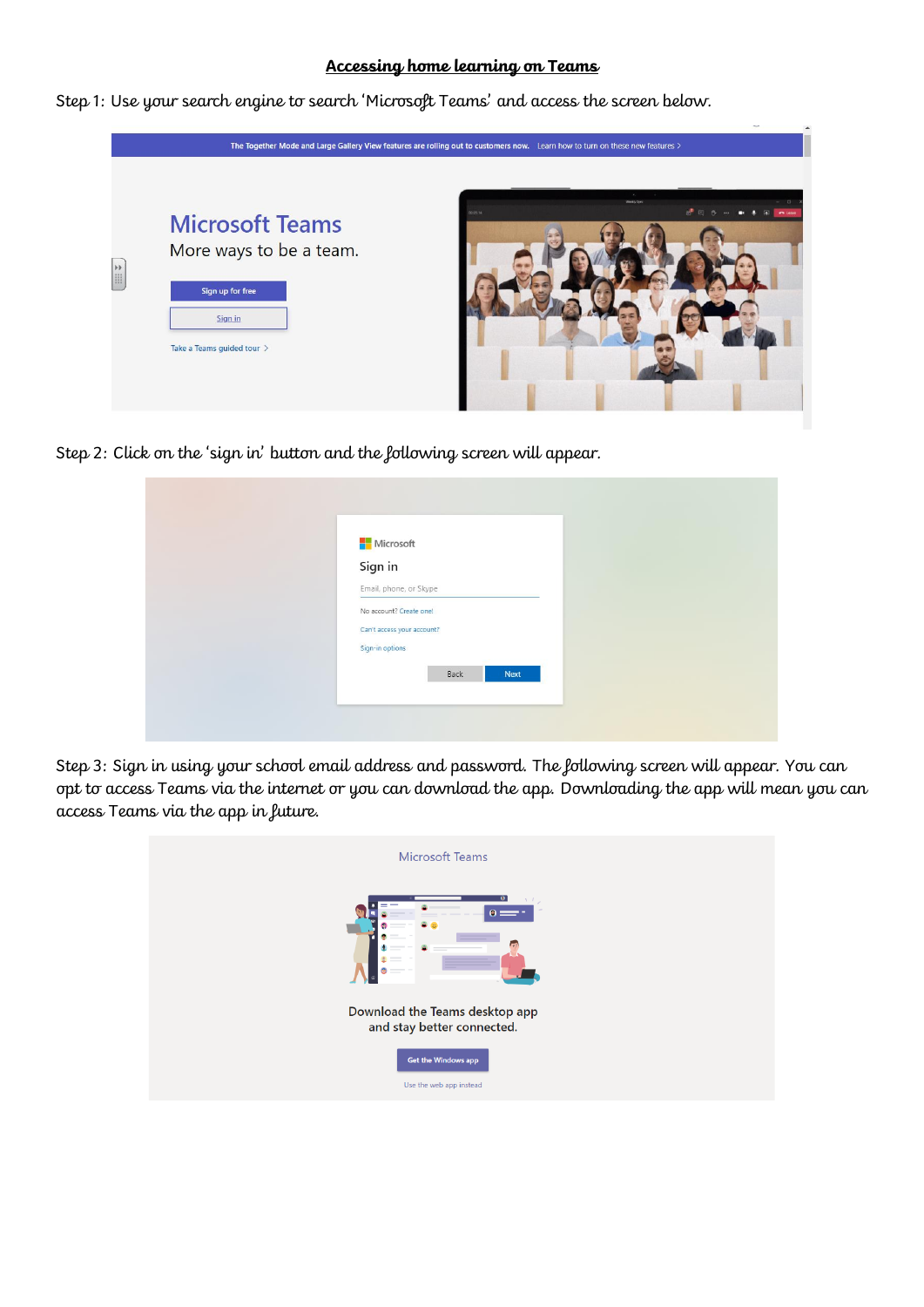Step 4: When logged in, you will be able to see your 'Team', which will be your class name.

| 靈                                                                                          | <b>Microsoft Teams</b>     |                 | Q Search                                                                                               |
|--------------------------------------------------------------------------------------------|----------------------------|-----------------|--------------------------------------------------------------------------------------------------------|
| $\begin{array}{c} \begin{array}{c} \bullet \\ \bullet \\ \end{array} \end{array}$ Activity | <b>Teams</b>               | $\triangledown$ | General Posts Files Class Notebook Assignments Grades<br>© Team © Meet V<br>$\odot$<br>-F.<br>$\cdots$ |
| $\mathbf{a}^0$<br>Chat                                                                     | Your teams                 |                 |                                                                                                        |
| ag.<br>Teams                                                                               | Falcons                    |                 |                                                                                                        |
| $\hat{\mathbf{B}}$                                                                         |                            |                 | <b>Welcome to Falcons</b>                                                                              |
| H<br>e<br>endar                                                                            |                            |                 | Try @mentioning the class name or student names to start a conversation.                               |
| $\cdots$                                                                                   |                            |                 |                                                                                                        |
| $\mathbb{B}$<br>Apps                                                                       |                            |                 |                                                                                                        |
| $^\circledR$<br>Help                                                                       |                            |                 | $\emptyset$ New conversation                                                                           |
| ¢                                                                                          | ខំបី Join or create a team | స్త్ర           |                                                                                                        |

Step 5: Clicking on the 'assignment' tab will take you to any home learning which has been set for you. This can be accessed via either the tab along the left hand side, or the top along the top. Clicking on this will show you the following screen.



Step 6: On this screen, you will see any assignments which are yet to be completed, along with any which have been completed. The assigned learning can be clicked on the access it. You will then be able to view the instructions on what to do and access any resources needed for the lesson (e.g. video, PowerPoint,